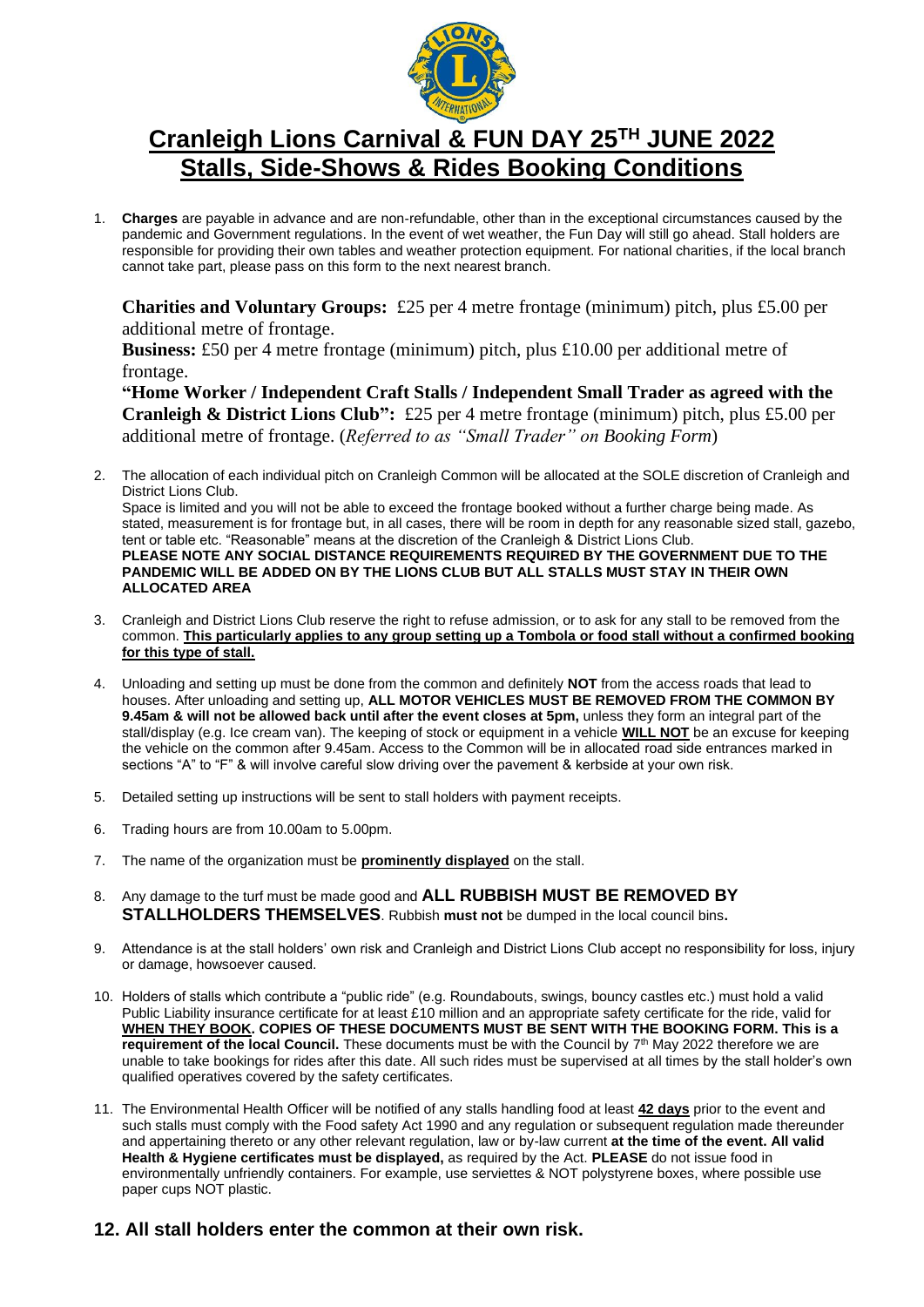

## **Cranleigh & District Lions Club Carnival & Fun Day Stalls, Side-Shows & Rides Booking Form, 2022**

**To: Cranleigh & District Lions Club,**

**I/we\*** ……………………………………………………………………… require a **\*Charity/Business/Small Trader\*\*** pitch of………………. metres (minimum 4 metres) for Saturday 25<sup>th</sup> June 2022.

(\**delete as appropriate)* (\*\**Must be agreed by the Cranleigh & District Lions Club explain below*)

*Any individual person booking a pitch for their own purpose will be charged at the "Small Trader's/Home Worker's" rate. As ever, we will NOT be handling any booking money on the*  day, please ensure that you have booked enough space for your tent, table etc. (note booking *conditions 2 and 3 which will be strictly adhered to).*

*See booking condition 1 for charges & definition of "Small Trader"*

\* We **enclose** a cheque for £ …………………. Payable to Cranleigh and District Lions Club & endorsed on the back "Carnival xxxxx"

\* We have made an online BACS payment of £ …………… to Cranleigh & District Lions CIO Club Activities Bank Sort Code 40 52 40, Account No. 00020588, Ref "Carnival xxxxx"

where xxxxx identifies our organisation.

\* *Delete as appropriate*

*If paying online this form may be downloaded & sent by email to [carnival@cranleighlions.org](mailto:carnival@cranleighlions.org) If paying by cheque please send together with this form to Lion Paul Withers, Flat 1 Cranleigh Chase, The Common, Cranleigh, Surrey, GU6 8SN Please ensure you state your email as we prefer to send the receipt electronically.*

*Full details of stall / activity (please note booking condition 3 re Tombola & Food Stalls). This section MUST be completed (no exceptions) or this form will be returned to you as you will not have a booking. Please give as much detail as possible especially if you consider you are a small trader, as this form is to comply with Waverley Borough Council Street Trading Consent.*

Kind of Stall / Activity ………………………………………………………………………………………  $\mathcal{L}^{\text{max}}$ …………………………………………………………………………………………. …………………………………………………………………………………………… *See Condition 1* - I enclose "Small Trader" charge because ……………………… *…………………………………………………………………………………………….. ………………………………………………………………………………………………*